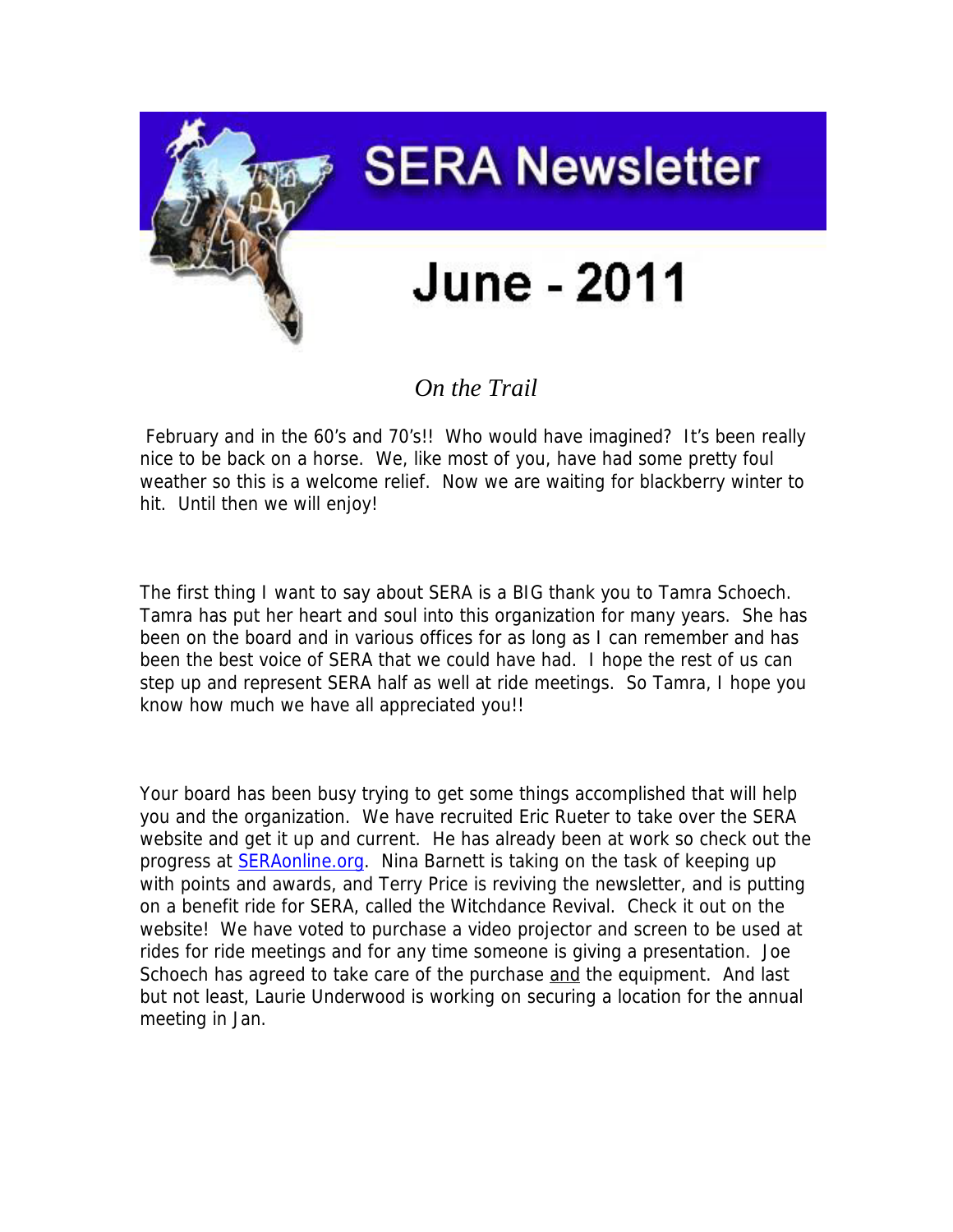The ride season is well underway with five SERA rides already completed. Gator Run, Piney Pig, Pow Wow, Far Out Forest, and Blazing Saddles are now in the books. And we are looking forward to FITS, Spring Fling, and Red Barn in March. Come out and support the rides and have a blast while you are there! See you on the trail.

Ike

## **Southeast Endurance Riders Association, Inc.**

#### **Members' Meeting Minutes**

## **Athens, GA**

## **January 23, 2011**

The meeting was called to order by President, Tamra Schoech, at 9:05 a.m.

Tamra gave a short tribute to members recently lost: Tommy Crain, Deb Devita and Roger Barrett.

Treasurer's Report

Alison Bailey presented the Treasurer's report. Our ending 2010 bank balance was \$9,223.79. This number does not include costs of the 2010 year end meeting and awards actually incurred in 2011. SERA received donations of \$1,000 to the Trails Fund from Trails For The Future and of \$1,000 from the Broxton Bridge ride. The December 31, 2010 balance sheet is attached to these minutes. A motion was made, seconded and unanimously passed to accept the 2010 financial report presented by Alison.

Old Business

□ The SERA web page. Our website remains down. Truman Prevatt said he has researched this issue. We need someone to take over maintenance of the site. Ike Nelson and Alison Bailey both have folks to talk to about this. Truman Prevatt offered to take over the maintenance if we could purchase the software. Terry Price recollected that Steffanie Waddington had volunteered to handle maintenance at the last meeting if we could get the site up and running again.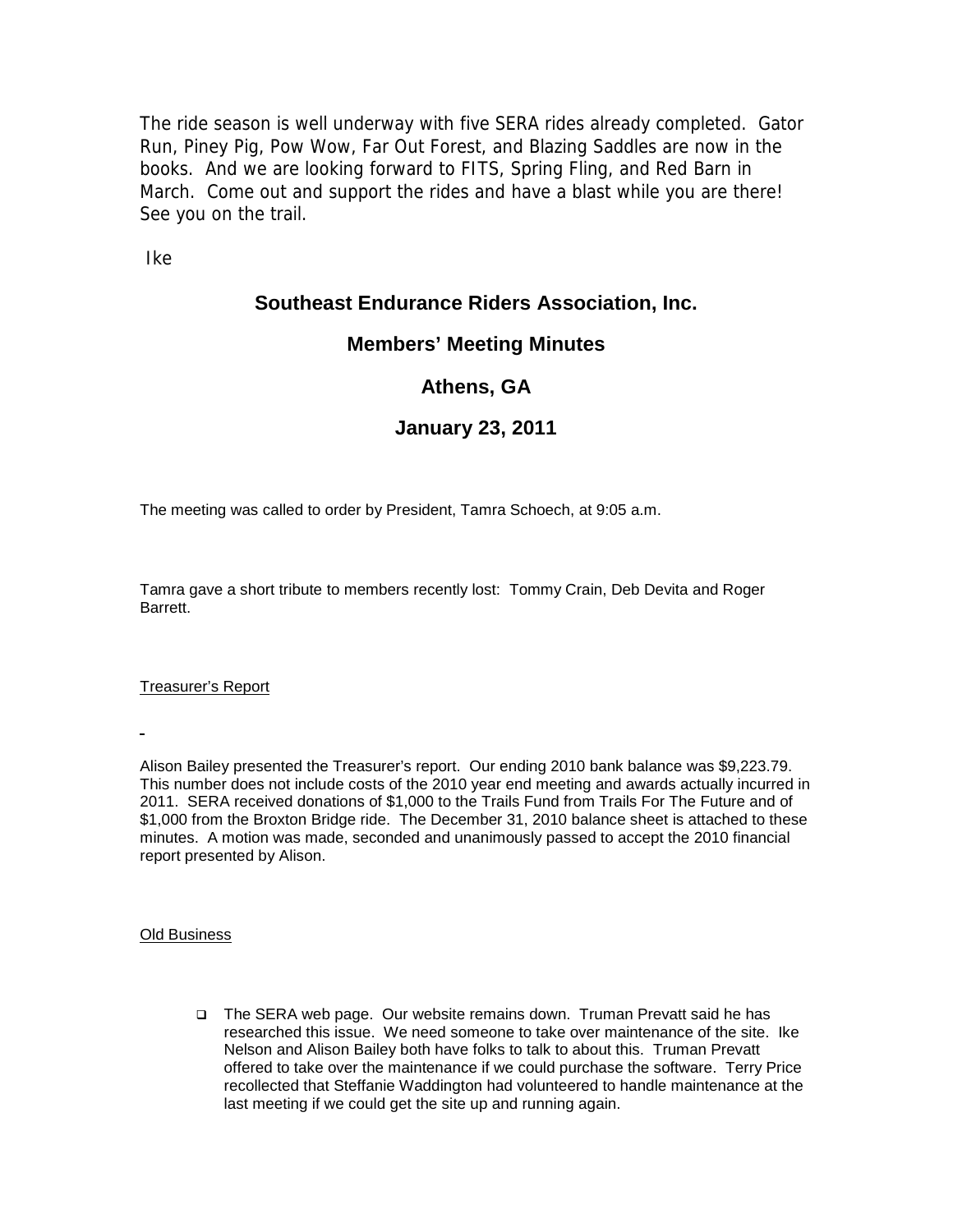Truman Prevatt suggested that we solicit proposals from the members and others. Cheryl Newman stated that she might be able to help, but wanted to review the site and software; if it is CSS based, she feels comfortable handling it. Truman will send Cheryl the site passwords so she can review and give us a proposal.

#### New Business

- An SERA benefit ride for 2011 called the Witch Dance Revival is being hosted by Terry Price. The trails are the old Witch Dance trails, but the trailhead is in a new location. Cash and prize donations are appreciated.
- Rides: The Leatherwood ride will be held on August 13, 2011; Skymont will be a 2 day ride; Angie McGhee will not hold the Longstreet ride this year.
- Eric Rueter advised the members that the Knoxville Arabian Horse Club is selling glo sticks for \$.30 each. If a ride manager does not use all of the glo sticks they ordered, Eric will take them back and issue a refund.
- Tamra Schoech made a motion that SERA give each AERC SE Director \$500.00 to help them defray the costs of attending the AERC Convention. Laurie Underwood seconded the motion, and the members approved it unanimously.
- Joe Schoech
	- o Thanked all of the members for making the 2010 National Championship ride a success
	- o SERA membership numbers are down and the decline is consistent with national numbers which are down 7-9%. This decline has occurred despite an increase in rider starts. Joe encouraged all SERA members to recruit new members to our organization.
	- o Encouraged all members to work on trails. Truman Prevatt stated that with current economic conditions, state trails are going to take a hit. It is time to talk to land managers and take over trails maintenance.
	- o Suggested that SERA form a ride managers' committee with a chair appointed by the President and regularly scheduled meetings to discuss issues with individual riders, payments, rides and to help new ride managers. Dinah suggested SERA consider setting up a Yahoo group for ride managers.
	- o Suggested SERA might want to consider the purchase of a video display to be used as an advertising and educational tool at rides. The live leaderboard at the National Championship ride and the video display by Moments to Memories at Skymont demonstrated the value of this equipment, and Joe is willing to transport it to rides and put together the slide shows. He estimates the cost of the projector at \$700 to \$1,000.
	- o Pointed out that SERA is a unique organization in the sport of endurance. Our members and the SE region make us unique, as well two rules which AERC does not have: (1) the 8-year-old rule, and (2) the requirement that two vets work every SERA sanctioned ride. Joe suggested that SERA consider instituting a helmet rule. AERC requires helmets for juniors but not for adults. Angie McGhee stated that she is not in favor of any further additions to AERC's rules – ride managers currently have the latitude to require helmets and she is in favor of leaving it at that.
	- o Helen Koehler announced that the 2011 SETEC will be held in Auburn, Alabama in July. SETEC is the only trails program which receives direct trails enhancement funds from the U.S. Highways Department. This program enables endurance rides to be held on public lands.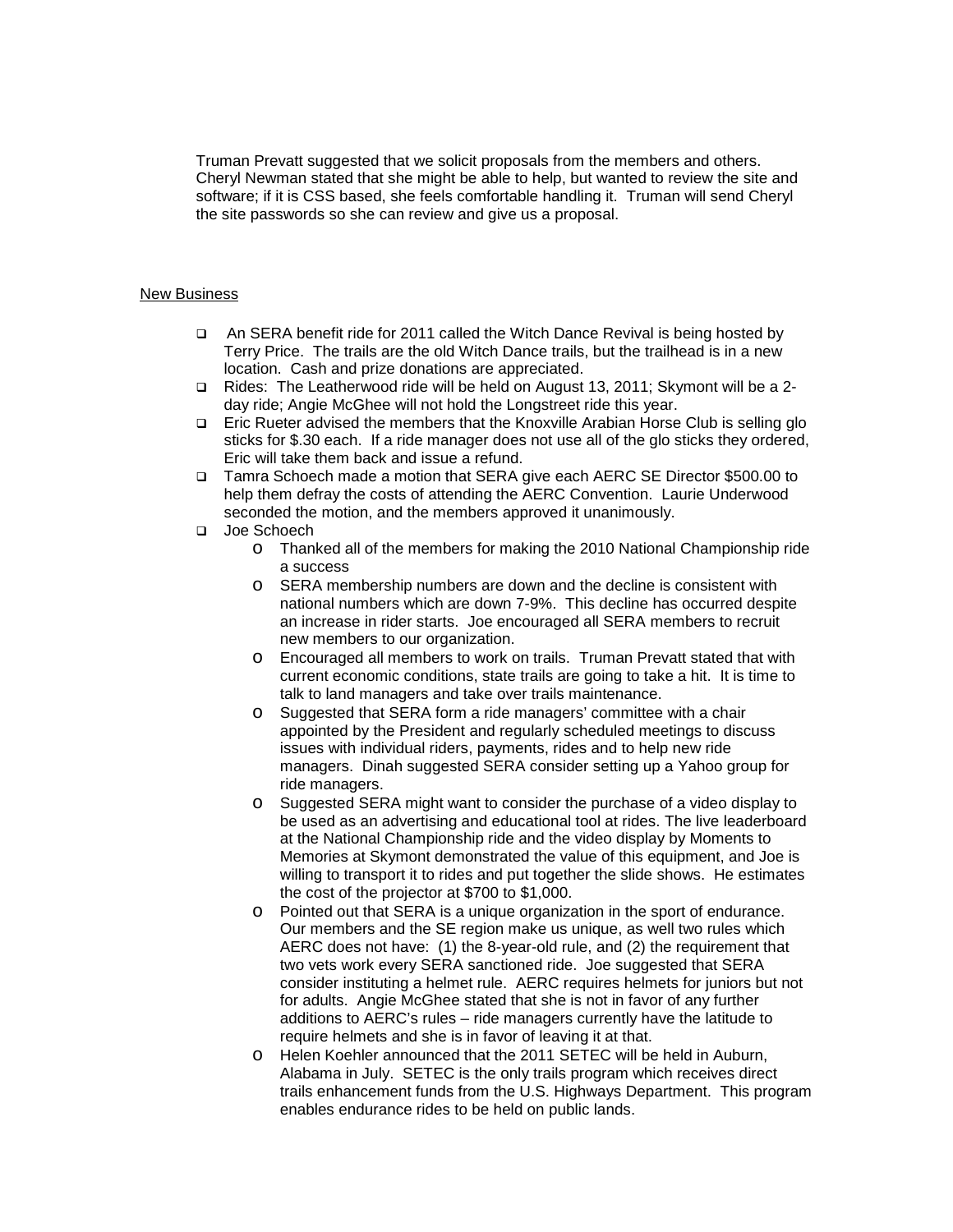o Ike Nelson stated that the NATRAC Convention was being held in Nashville, Tennessee at the Embassy Suites on the same weekend as the Camp Osborn Boy Scout Powwow Ride.

#### **Elections**

The directors and officer results are as follows:

- Georgia Director Angie McGhee
- □ South Carolina Director Vance Stine
- □ North Carolina Director Cheryl Newman
- Florida Director Helen Koehler
- Mississippi Director Terry Price
- Alabama Director Ike Nelson
- Tennessee Director Nelia Rueter
- Kentucky Director Amy Whelan
- Virginia Director Barb Horstmeier
- □ President Ike Nelson
- Vice President Terry Price
- Secretary -- Laurie Underwood
- Treasurer Alison Bailey

Statistician—Nina Barnett

Web Master—Eric Rueter

The meeting was adjourned at 10:40 a.m.

Submitted by Laurie Underwood, Secretary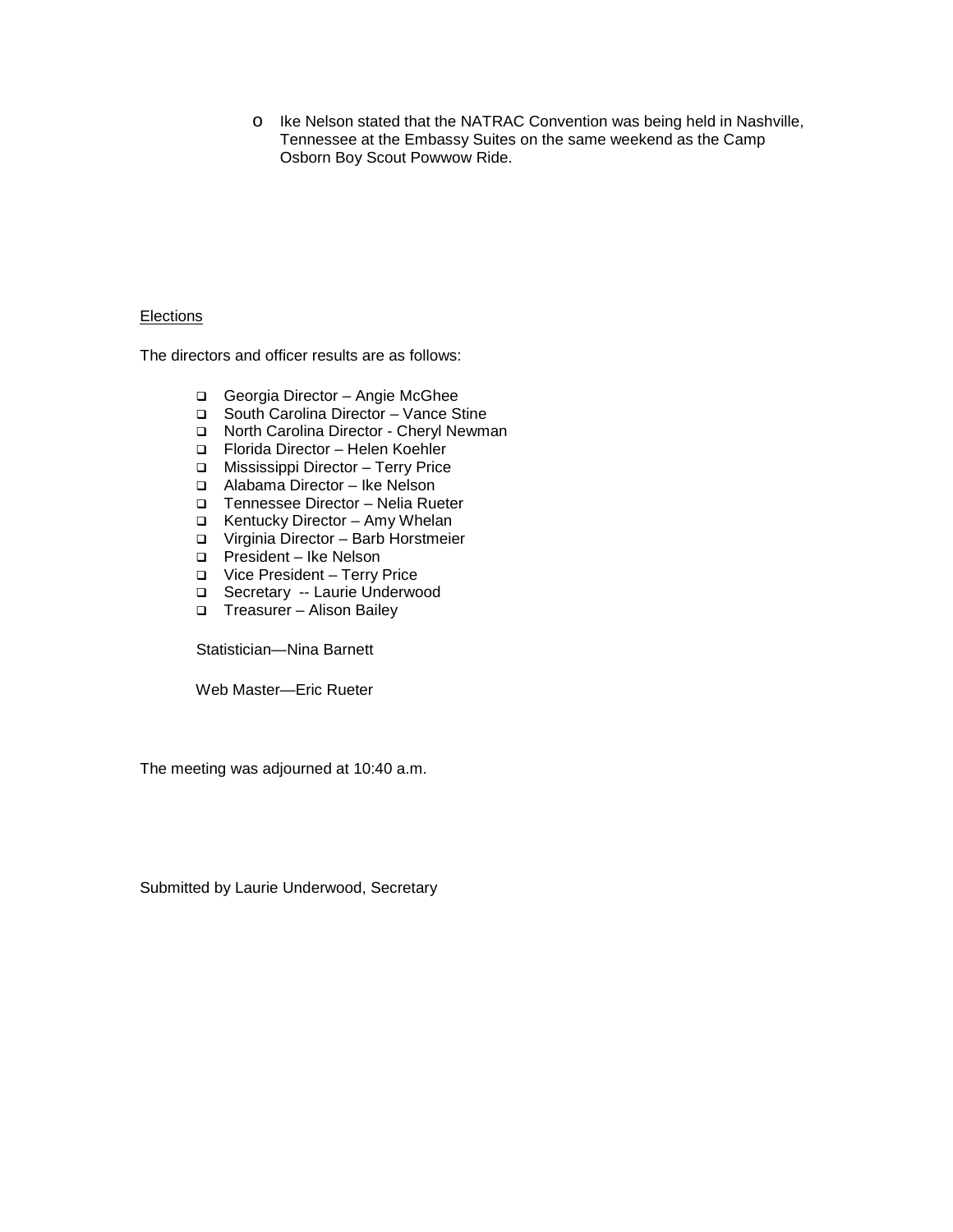Submission to Thoroughbred Times

March 2008

Kenneth L. Marcella DVM

Chattahoochee Equine

5060 Sugar Pike Rd.

Suite 101

Canton, Georgia 30115

#### Personality and Performance: Calming the nervous horse

 It is not enough to be simply athletic and conditioning can only take you so far. At the elite levels of sports, nearly all competitors are superb athletes and the training and conditioning they receive does not differ that much. We have all seen great, muscular, wonderfully moving, athletic horses that did not manage to fulfill their potential. What then makes one athlete succeed and one falter? Often it is the mental aspect of sport and the successful competitor is the one who handles pressure better, who reacts optimally despite distractions and delivers a performance that positively reflects the months of training and preparation. Horses that are nervous, excitable, hormonal or otherwise unfocused cannot compete at their best and their performance reflects these personality or behavioral problems. These horses do not "have their heads in the game", to borrow a phrase from human sports psychologists, and they have lost before they begin.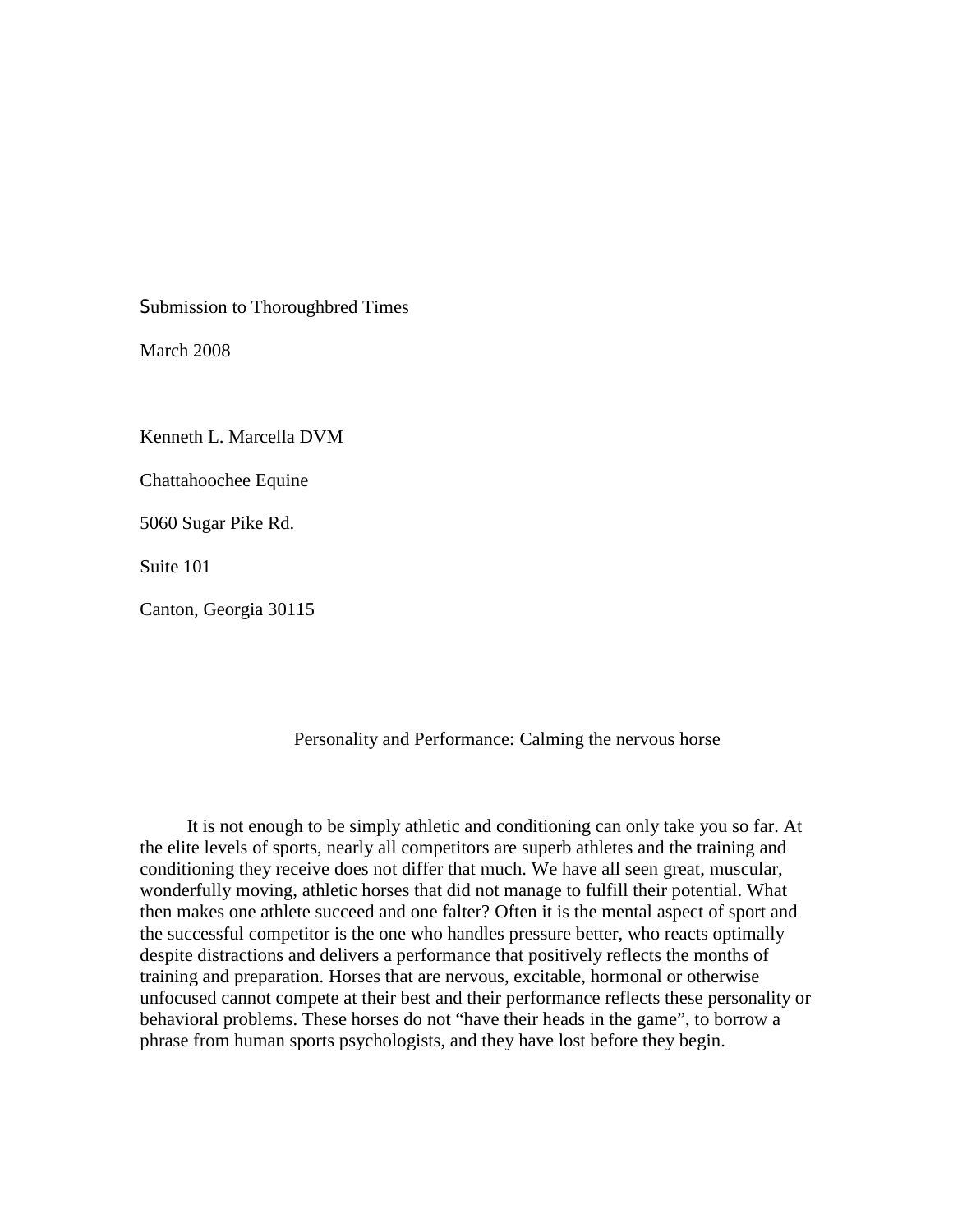Consequently attempts to calm nervous horses and to sharpen focus and concentration in equine athletes have become as much a part of preparing for events as any other aspect of training. A "skittish" or nervous horse trains poorly and may learn or progress slowly. Such horses may shy away from competition and fail to reach potential. Hyper-excitable horses may have tremendous energy but can have trouble utilizing that energy for performance and may "wash out" or use up that drive before they can direct it toward useful work. Aggressive horses likewise waste energy and can be distractions to barn and show situations. Moody mares or mares with excessive heat or estrus behavior can also disrupt a training environment and work and perform inconsistently. Veterinarians are routinely consulted as to various drugs and medications that may be used to calm nervous horses or to focus other excitable horses on the task at hand. There are literally hundreds of products available through tack stores or vet supply catalogues and their various names seem to promise it all- Calm n Cool, Chill, Mare Magic, Relax-x, B-Calm. Trainers and owners may have a difficult task sorting through all of these options and it may be advisable to take a look at the science behind these "calming" products and behind exactly what may be making horses nervous, excitable and unfocused.

 There are two main factors that determine equine behavior- genetics and management. These are the "nature" and "nurture" components that have been debated in psychological circles for centuries. Is a horse a product of its genes- essentially predetermined to be aggressive or calm based on genetic aspects of the sire and dam? Many horse owners and breeders agree with this view citing known bloodlines that tend to produce intensely competitive, or aggressive, or calm horses from generation to generation. Or is the horse a product of how it is raised, handled and trained? A good number of horsemen and trainers agree with this view as well and the truth is likely a mixture of the two. Some horses have personalities that are not suited to the rigorous demands of a show or competition athlete. The genetics in these individuals are susceptible to gastrointestinal irritation due to stress and ulcers, colic and poor digestion can be commonly seen. Other horses thrive under the same conditions as their genetics are better suited to such stresses and, as with some humans in certain professions, they may not even perceive any stress at all. These horses will tolerate trailering, will continue to eat well and stay energized at shows and will perform to their abilities Identifying individuals that do well in competition situations and breeding to utilize those genetic benefits is a useful strategy for improving equine athletic performance.

 Management is the other main factor influencing equine behavior and this can include all aspects of the horse's environment such as nutrition, turn out, exercise, rest, socialization and sleep. Poor management practice in any of these areas can predispose a horse to excitable, nervous or un-focused behavior. Nutrition is often blamed for the nervous horse and it is an incorrect assumption that sweet feed, molasses, corn or protein actually make horses "hotter" or more excitable. Excess protein can cause an increase in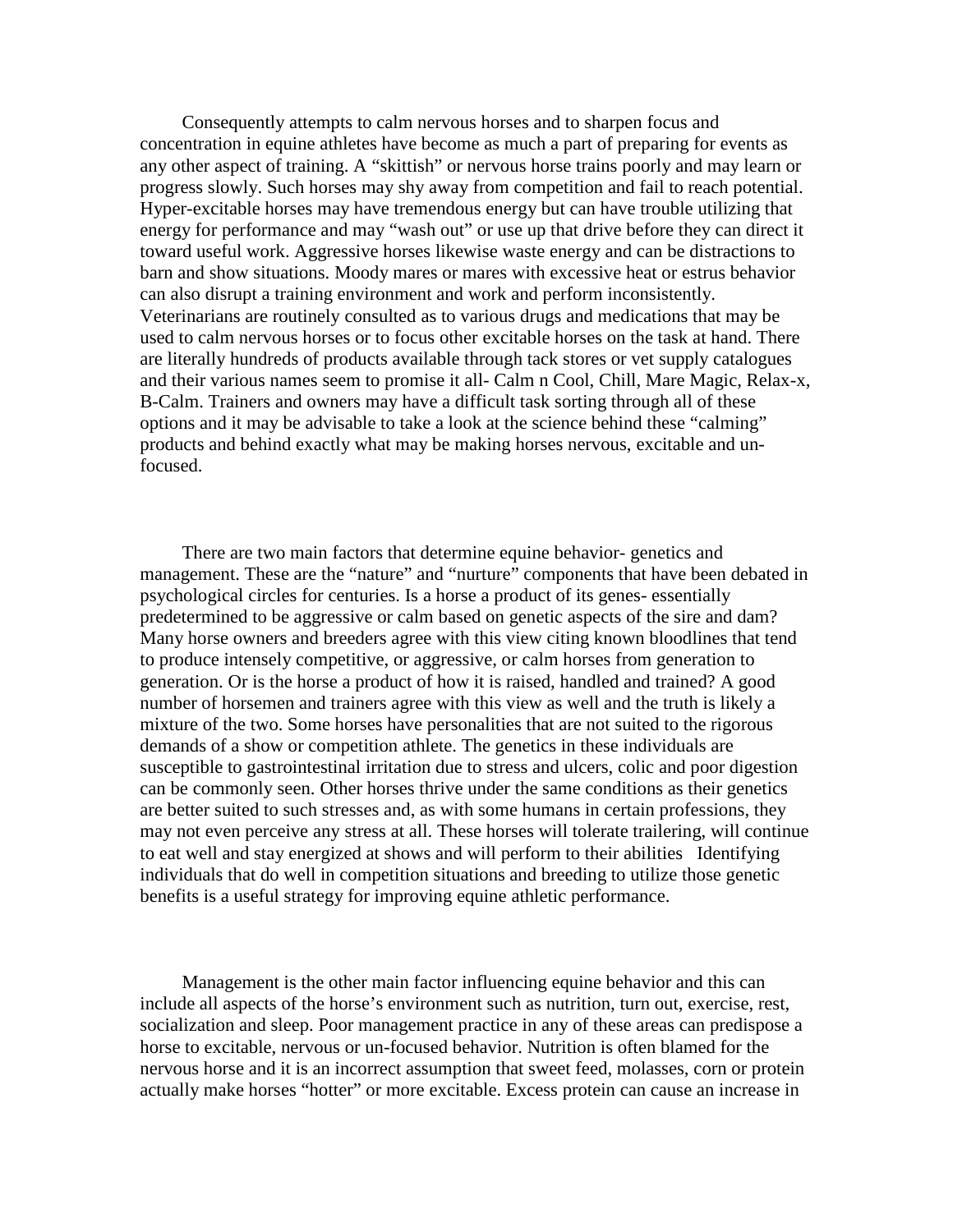blood nitrogen levels which in theory can alter certain metabolic hormones and thyroid hormone levels and possibly effect excitability but, according to statistics published in American Horse Rider magazine, protein would have to be fed in upwards of 150 % of the horse's requirements in order to have any effect on behavior and attitude. What generally makes a horse hyperactive is not any of the particular feeds associated with detrimental behavior but the fact that the owner/trainer simply feeds far too much of these feeds. Overfeeding corn, protein or even oats can lead to abnormal behavior and a good balanced ration is the best management for all horses.

 Reduced turn out is an unfortunate fact of life for most competition horses. Either their inherent value and the risk of injury or the demands of travel and competition serve to drastically reduce or altogether eliminate the time spent free at pasture for most elite equine athletes. Dr. Joyce Harmon of the Harmony Equine Clinic in Flint Hills, Virginia and one of the leading holistic practitioners in this country feels that lack of turn out is a significant factor in the behavior of nervous horses. "The horse evolved as a free ranging animal with a need for social interaction, continual grazing and an ability to "burn off" excess energy with bouts of running and pasture play", explains Dr. Harmon. She goes on to point out that modern management practices have greatly reduced this free time and show horses have even less of it with often little more than training sessions and small paddock turn out. "Some people", says Dr. Harmon, " consider a 20 to 30 minute ride to be work and a half hour session once a day is simply not enough for a horse from a mental or physical standpoint'. If horses are given more exercise then it must be variable types of exercise that does not continually stress one area of the horse's body. Combining dressage work with jumping or trail riding with flat speed work allows the horse more exercise time reduces excess energy and helps the equine athlete focus because it does not become stale or bored with routine exercise.

 There are many products used to calm nervous horses that have a nutritional basis. These products generally contain high levels of B-vitamins, magnesium, chromium, calcium and certain amino acids such as thiamine and tryptophan. There is some research evidence for the calming effects of all of these substances but the actual degree of calming and the exact mode of action for many is just not known. Magnesium Oxide is often given orally and Magnesium sulfate is sometimes combined with thiamine and it is injected intravenously. Magnesium helps modulate or control the electrical potential across cell membranes and can therefore reduce excitability or nervousness. Thiamine is important in the utilization of fats, carbohydrates, and proteins and the production of cellular energy. High grain diets have a higher thiamine requirement and deficiencies of this amino acid can result in hyper-irritability, weakness and in-coordination. B-vitamins also help with stabilization of cell membranes and with the production and utilization of certain neurotransmitters (the substances that transfer electrical impulses and information along nerves and between cells in the brain). Tryptophan is another amino acid that is involved with neurotransmitter function as well. A look at most of the calming agent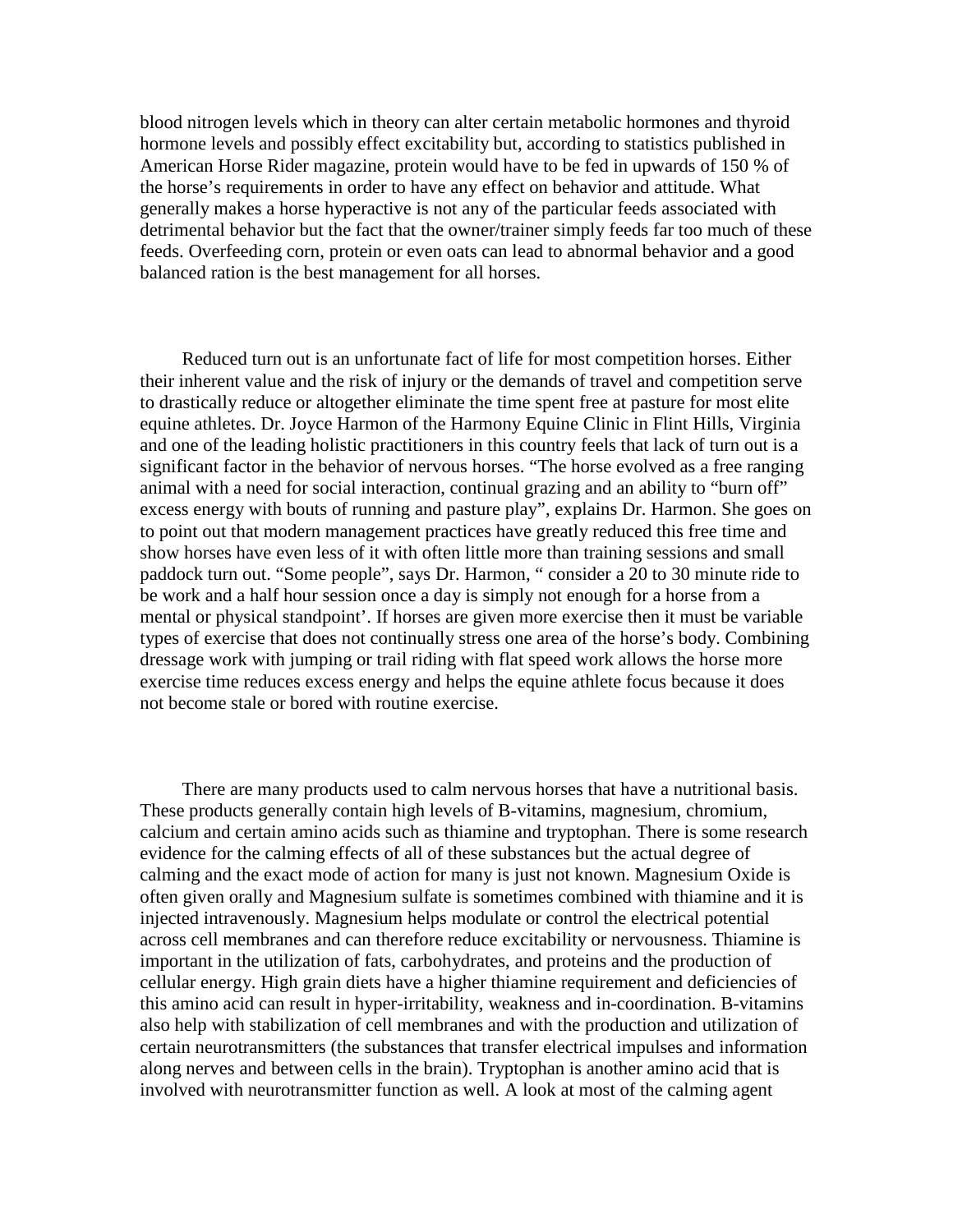products for sale for use in horses will have some combination of these substances. Dr. Juan Gamboa, a horse show veterinarian based in Akin, South Carolina but who frequently follows the east coast show circuit, urges caution with the use of magnesium. "Some horses are more sensitive than others and some can have serious reactions", says Gamboa. He also adds that, other than magnesium in its various forms, " most show horses being treated for nervousness or lack of concentration are given some combination of calcium, thiamine, lactonase, thyptophan, methocarbamol (robaxin), ACTH gel, or herbal products". Gamboa is quick to add however that, despite all the available medication and products, most horse show veterinarians agree that training is crucial. "In my opinion,", says Gamboa "good horsemanship is probably the most important".

 Herbal remedies are another method of treating the nervous or excitable horse that have been becoming more accepted and more popular. Since there are many herbs available and since they tend to work synergistically or in harmony with each other, the exact herbs, amounts and combinations for a particular horse will still be a bit "hit or miss" initially and require, according to Dr. Harmon, "some fine tuning as you and your horse progress". Most herbal preparation will include valerian root, raspberry leaf, hops, chamomile, St John's wart, dandelion, golden rod, marigold, Chaste Tree berries and rosemary. Drs. Marty Smith and Rory Foster of Foster Smith Animal Hospital in Wisconsin feel that herbal remedies can have a significantly beneficial effect on some nervous horses. "We cannot emphasize strongly enough that calming herbs are in no way a substitute for correct diet and proper training", say Drs. Foster and Smith. "Calming aids do not replace good horsemanship", they add, "but can be a wonderful allay in many cases". Most herbal preparations contain at least one or more of the following-Chamomile, vervain, Valerian, Devils Claw, Passion Flower, Kava Kava and hops.

 Owners and trainers must be cautious when using these products and are encouraged to visit the websites pertaining to their respective sports for up to date information on the legality of certain products. Many "natural" remedies and related calming products are prohibited by the United States Equestrian Federation (USEF) and racing requirements and restrictions are even more specific. The USEF Drugs and Medication Program can be contacted at 1-800-633-2472 .

 Attention to management factors that do have a good basis in science may help owners , trainers and nervous or anxious horses. While there is no "quick fix" or magic product that can be easily given to quiet down excitable horses or to make an attentive and calm athlete, owners, trainers and veterinarians should be working toward more turnout, better and more consistent exercise, good diets low in carbohydrates and high in balanced protein and all other factors that, behaviorally, can keep a nervous or "flightly" horses calm.